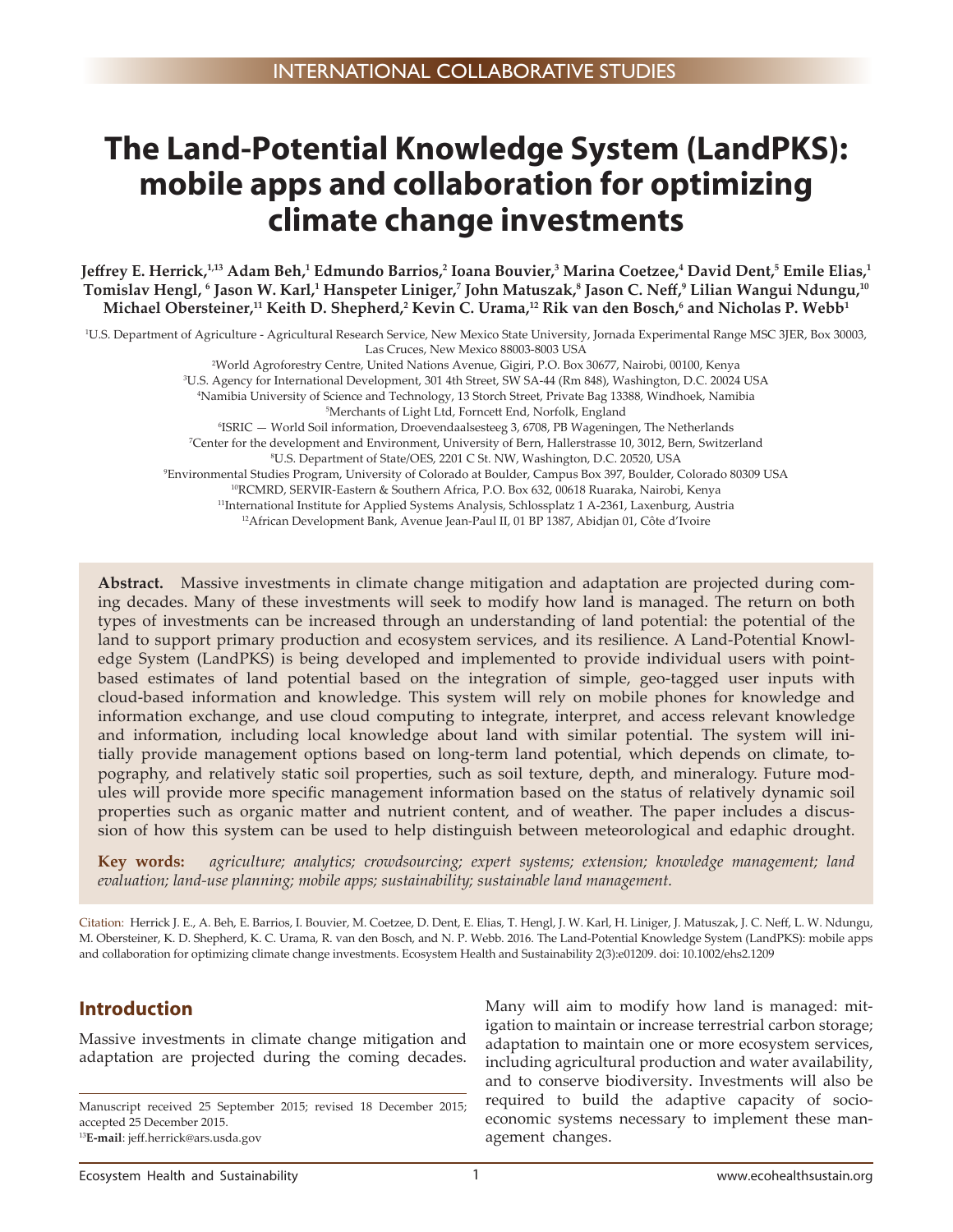Return on mitigation investments may be measured by the amount and duration of carbon sequestration. The return on adaptation investments is a function of the quantity and quality of ecosystem services conserved and, where these services cannot be conserved, the extent to which they can be replaced. The success of these mitigation and adaptation investments will depend on a variety of social, economic, and environmental factors (Webb et al. 2013, Herrick and Beh 2015).

Land potential is defined to include both potential productivity and potential resilience (Herrick et al. 2013). This definition integrates the potential to support virtually all terrestrial ecosystem services and biodiversity because they ultimately depend on some form of primary production. Both potential primary production and resilience ultimately depend on relatively static soil properties (texture, depth, and mineralogy), topography, and climate. Consequently, land potential provides an ideal spatial framework for targeting investments in climate change mitigation and adaptation.

Application of this framework to climate change is currently constrained by (1) a poor understanding of the difference between land potential (which cannot be easily modified by management) and soil fertility (which can), (2) limited access to land potential information at appropriate spatial and temporal scales, and (3) systems for testing and (4) sharing climate change mitigation and adaptation strategies among individual decision makers who are managing land with similar potential. Multi-billion dollar initiatives, such as the four per 1000 carbon sequestration proposal, are being promoted with little understanding of whether a positive return on investment is even possible across diverse types of land. At worst, uncritical, universal implementation of what can appear to be productive land management practices on some land types can increase both carbon emissions and land degradation when applied on lands with different potential.

# **Objectives and Overview**

The objectives of this study were to address each of the four limitations described above. Section Land potential and ecosystem health reviews the land potential concept and its value for climate change mitigation and adaptation, concluding with an overview of existing systems for evaluating land potential. Section The Land-Potential Knowledge System (LandPKS; [http://landpotential.org\)](http://landpotential.org) introduces a System that is currently under development, and Sections Increasing access to land potential knowledge and information at appropriate spatial scales, Iterative testing of climate change mitigation and adaptation strategies and Sharing climate change mitigation and adaptation strategies discuss how this system will increase global access to site-specific land potential information and sustainable land management practices, and the ability to easily test these strategies to ensure that they will work on specific types of land.

# Land potential and ecosystem health

Agricultural production must be significantly increased to meet the needs of a growing global population while, at the same time, increasing terrestrial carbon storage and adapting to climate change (IAASTD 2009, UNEP 2014). Current efforts focus on intensifying production on currently used lands as well as expanding onto lands not currently used for agriculture. The long-term sustainability of both strategies, and their impacts on ecosystem health and biodiversity, require understanding the land's potential productivity, and its resilience—the ability to resist or recover from degradation (UNEP 2016). Potential productivity and resilience, and response to climate change, can vary widely within a field or watershed, depending on soils, topography, and climate (Webb et al. 2012). An understanding of land potential that accounts for both productivity and resilience is, therefore, needed by (1) governments for land-use planning and climate change adaptation, and for negotiating land contracts that will help ensure a nation's productive capacity will be maintained, (2) national extension and international development organizations to target and monitor their investments; and (3) individual farmers to empower them with information to value their land and to determine how best to manage their land today, while ensuring that future generations will also be able to feed themselves.

Many of today's efforts to intensify agricultural production and adapt to climate change focus on removing limitations to plant growth, for instance, through irrigation or fertilizer applications. While these investments may modify the short-term potential production of the land, the returns on these investments may be unsustainable and vary widely depending on soil and site properties controlling long-term potential. These differences are often most striking in drylands where differences in soil texture can determine crop success or failure during drought years, as well as the effectiveness of different types of fertilizers, erosion control structures, and other land management practices.

Failure to consider land potential has resulted in many disastrous development schemes, including attempts to cultivate the drier portions of the midwestern United States that resulted in the Dust Bowl (Worster 1982, Peters et al. 2004); the overstocking of rangeland in the southwestern United States (Wooton 1908, Herrick and Sarukhan 2007) that caused region-wide transitions of grasslands to shrublands with low forage value; and the huge East African groundnut scheme (Hogendorn and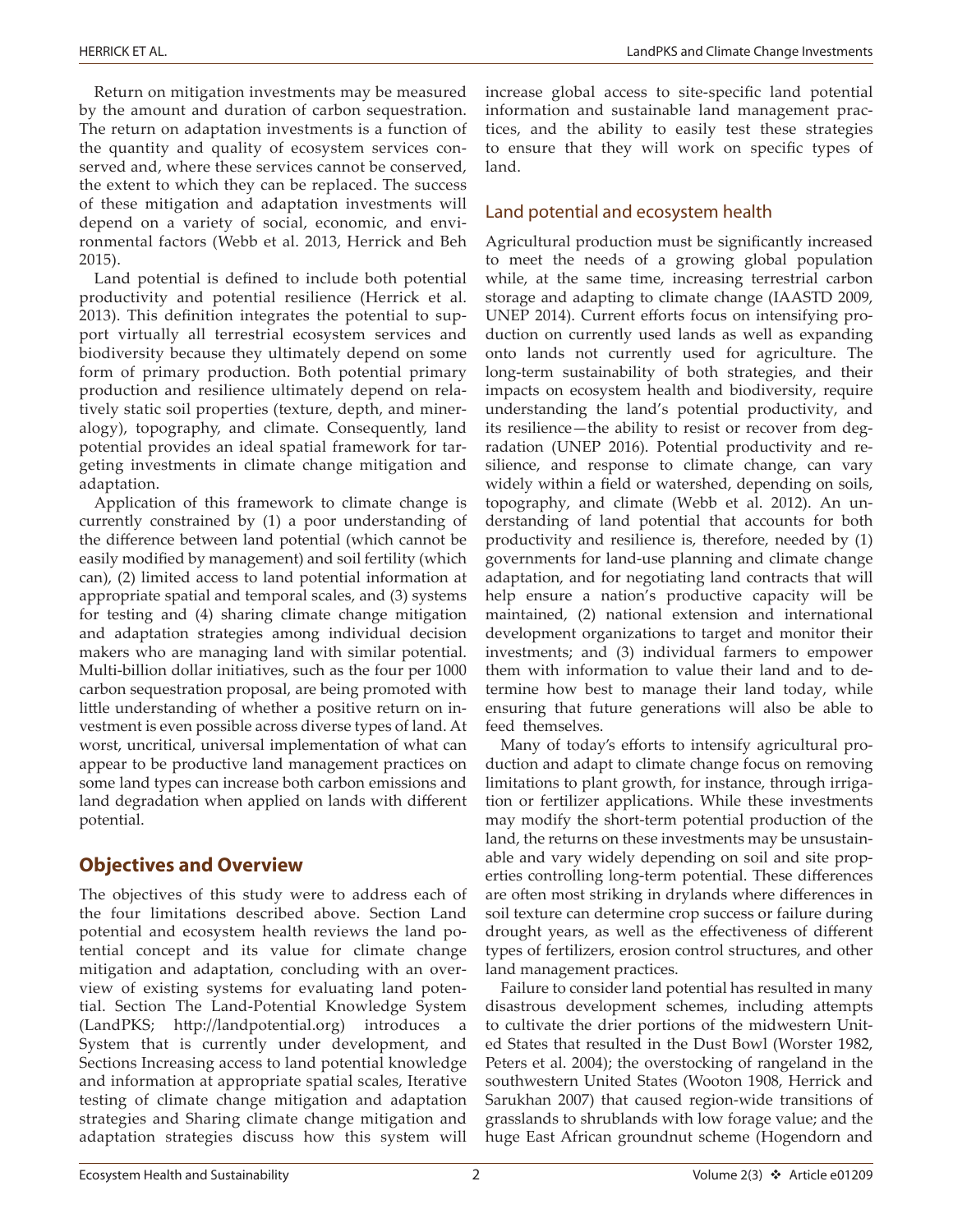

**Fig. 1.** Land-Potential Knowledge System (LandPKS) is being developed as a suite of mobile apps connected to an international network of knowledge and information sources.

Scott 1981). This massive agricultural development project was designed to convert rangelands to mechanized peanut production agriculture. It failed, in part, due to a lack of understanding of local soil limitations. In each case, environmental disaster could have been averted if land potential had been considered.

Benchmarking land potential is also vital for interpretation and evaluation of trends in land degradation or restoration. This is becoming increasingly important given the urgent need to target and monitor new political commitments, including Sustainable Development Goal 15.3 (land degradation neutrality—see also <http://unccd.int>), and forest and landscape restoration under the Bonn Challenge [\(http://www.bonnchallenge.](http://www.bonnchallenge.org) [org](http://www.bonnchallenge.org)), and UNFCCC COP21 agreements.

Arguably the most comprehensive source of information on land potential is the FAO's Global Agro-Ecological Zoning System (GAEZ; FAO 2013). It provides estimates of potential as well as current production, growing season periods, and estimated yields and yield gaps for major crops. It is a tremendous achievement and a dramatic improvement in the accessibility of land potential information for many parts of the world. However, the GAEZ is limited by: (a) coarse scale, which makes its application to specific locations problematic because land potential can vary over short distances, (b) unknown and highly variable accuracy of predictions, (c) the static nature of the model, which means there is no way to improve estimates based on new and locally available information and knowledge, and (d) lack of information on degradation risk and resilience.

#### The Land-Potential Knowledge System (LandPKS)

The LandPKS [\(http://landpotential.org\)](http://landpotential.org) is being developed to provide individual users with point-based estimates of land potential based on the integration of simple, geo-tagged user inputs with data, information, and knowledge stored in the cloud (Fig. 1). LandPKS users provide site-specific land cover and soil profile information using primarily icon-based inputs. Short, animated, language-independent tutorials for determining soil properties are embedded in the mobile phone application. Users simply select the image that most resembles what they see.

These user inputs are then automatically uploaded from the mobile phone to the cloud the next time the phone has data access. The inputs are stored on remote servers and integrated with global climate and soils databases (e.g., SoilGrids), which then provide inputs for predictive models. In the future, these modeled predictions will be integrated with cloud-sourced local knowledge from land with similar potential. This will then be used to deliver point-specific estimates of long-term potential production and degradation risk under different management scenarios, and a subset of sustainable land management options that are likely to be feasible based on local diets, markets and access to different types of inputs. It will also help individuals to directly connect with others facing similar challenges locally, and in other parts of with world with similar land potential.

As of late 2015, three apps had already been released. The LandInfo app allows users to collect and store basic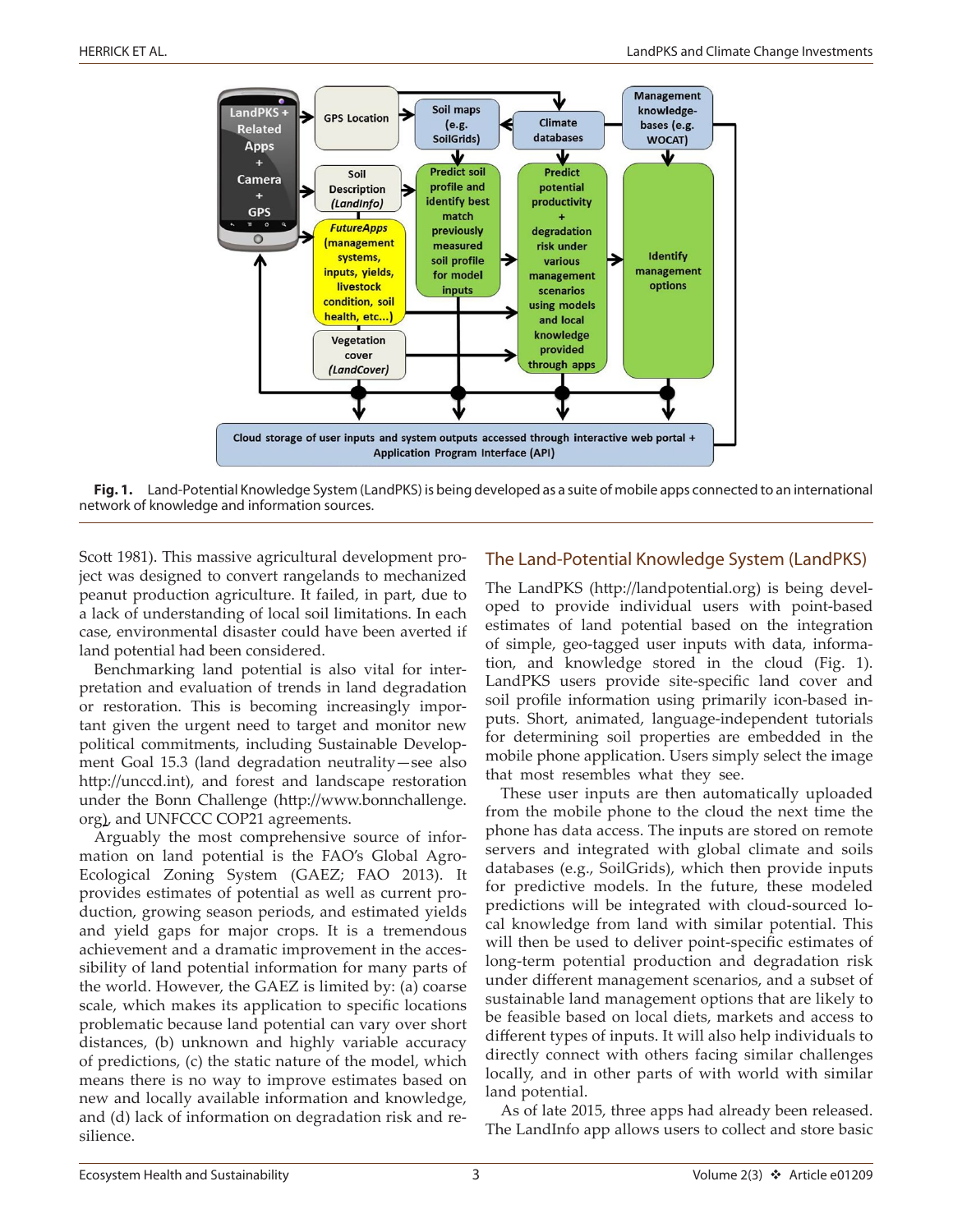land cover, topographic and soil profile information, and returns soil profile plant available water holding capacity and local climate information. LandCover is an app for vegetation and ground cover inventory and monitoring using the stick method (Riginos et al. 2011), and automatically calculates basic indicators, such as bare ground, litter or crop residue cover, and the cover of different types of vegetation such as grasses, shrubs, and trees. ISRIC's SoilInfo app provides direct access to SoilGrids—global spatial predictions of soil properties for six standard depths 0–5, 5–15, 15–30, 30–60, 60–100, and 100–200 cm and soil classes based on FAO and USDA soil taxonomy (Hengl et al. 2014). A web portal (landpotential.org) provides public access to all LandInfo and LandCover data. Our long-term goal is to facilitate the development of an open suite of connected apps, models, analysis systems, and data and knowledge portals.

The LandPKS complements the GAEZ by using mobile phone technologies and a web-based knowledge engine. It will allow policy makers and land managers to access and share current information and knowledge for their specific type of land. A further function of this system will be to directly connect farmers with other land managers, who have developed and tested innovative land management practices on the same type of land. In this way it will provide critical means for developing adaptive capacity in agricultural communities, which is dependent on networks and local education (Marshall et al. 2014). It will also increase the value, efficiency and efficacy of existing agricultural extension workers by providing them with the tools and information necessary to communicate more specific and timely recommendations to particular groups of farmers (e.g., providing information on drought management specifically to those farmers with soils that are the most sensitive to drought).

As the LandPKS evolves, we will work with partners to support its implementation globally. The authors consider LandPKS to be a global partnership that already involves ISRIC—World Soil Information [\(http://www.](http://www.isric.org/) [isric.org/](http://www.isric.org/)), WOCAT (<https://www.wocat.net>), the World Agroforestry Center ([http://www.worldagroforestry.](http://www.worldagroforestry.org/) [org/](http://www.worldagroforestry.org/)), the USDA Natural Resource Conservation Service [\(http://www.nrcs.usda.gov/](http://www.nrcs.usda.gov/)) and several others, rather than as a product belonging to any single institution. LandPKS is being designed to complement and increase the value of the work of a large number of other projects and initiatives, including the Africa Soil Information System (AfSIS; <http://africasoils.net/>), and Vital Signs. Like many other social innovations, the development and implementation process will rely strongly on partnerships as the benefits of participating in the system are expected to vastly exceed adoption costs for both individuals and organizations. As LandPKS promotes open data [\(http://opendatacommons.org](http://opendatacommons.org)) and tools based on open-source software, collaborative development strategy, we look forward to developing new partnerships as the system evolves. For example, knowledge-sharing

tools recently developed through South–South collaboration (Barrios et al. 2012) can be used to facilitate the systematic integration of local and scientific knowledge across different cultures settings and languages.

#### Increasing access to land potential knowledge and information at appropriate spatial scales

The LandPKS will increase access to knowledge and information specific and relevant to individual locations. It will do this by integrating users' descriptions of soils and land cover with global databases. For example, the LandInfo app uses a graphical interface with embedded training videos to help users estimate soil texture. Soil color, which is related to soil mineralogy and organic matter content, will be added in the future. This information, coupled with the location generated by the phone's GPS, is transmitted to a cloud-based database, immediately or as soon as the user moves into an area with Internet connectivity. Soil texture by depth will be used together with existing soil information to estimate soil properties at specific locations. This includes ISRIC's SoilGrids system—global gridded maps of primary and secondary soil properties and soil classes based on automated mapping and distributed data (Hengl et al. 2014, 2015). The relative importance of each of these two or three estimates will vary depending on their predicted reliability.

#### Iterative testing of climate change mitigation and adaptation strategies

One of the most significant challenges facing private and public investors in climate change mitigation and adaptation is uncertainty about the effectiveness and sustainability of any particular action. In the case of mitigation through carbon sequestration, this results in high discount rates, sharply reduces the amounts that investors are willing to commit and correspondingly increases their required return on investment. This can lead to unrealistic requirements that price many potentially profitable strategies out of the market. In many cases, the uncertainty is due to highly variable responses on different types of land or, where impact of the action has only been reported for one type of land, an inability to extrapolate to other types of land. The costs and time required for experimentally controlled and replicated research are barriers to reducing these uncertainties. Even where research results are reported, they are often based on "demonstration" areas that lack appropriate controls, making it difficult to determine whether "successes" were due to implementation of the action, or simply a function of shortterm weather or other conditions independent of the action itself. In addition, formal trials conducted by institutions fail to generate accurate recommendations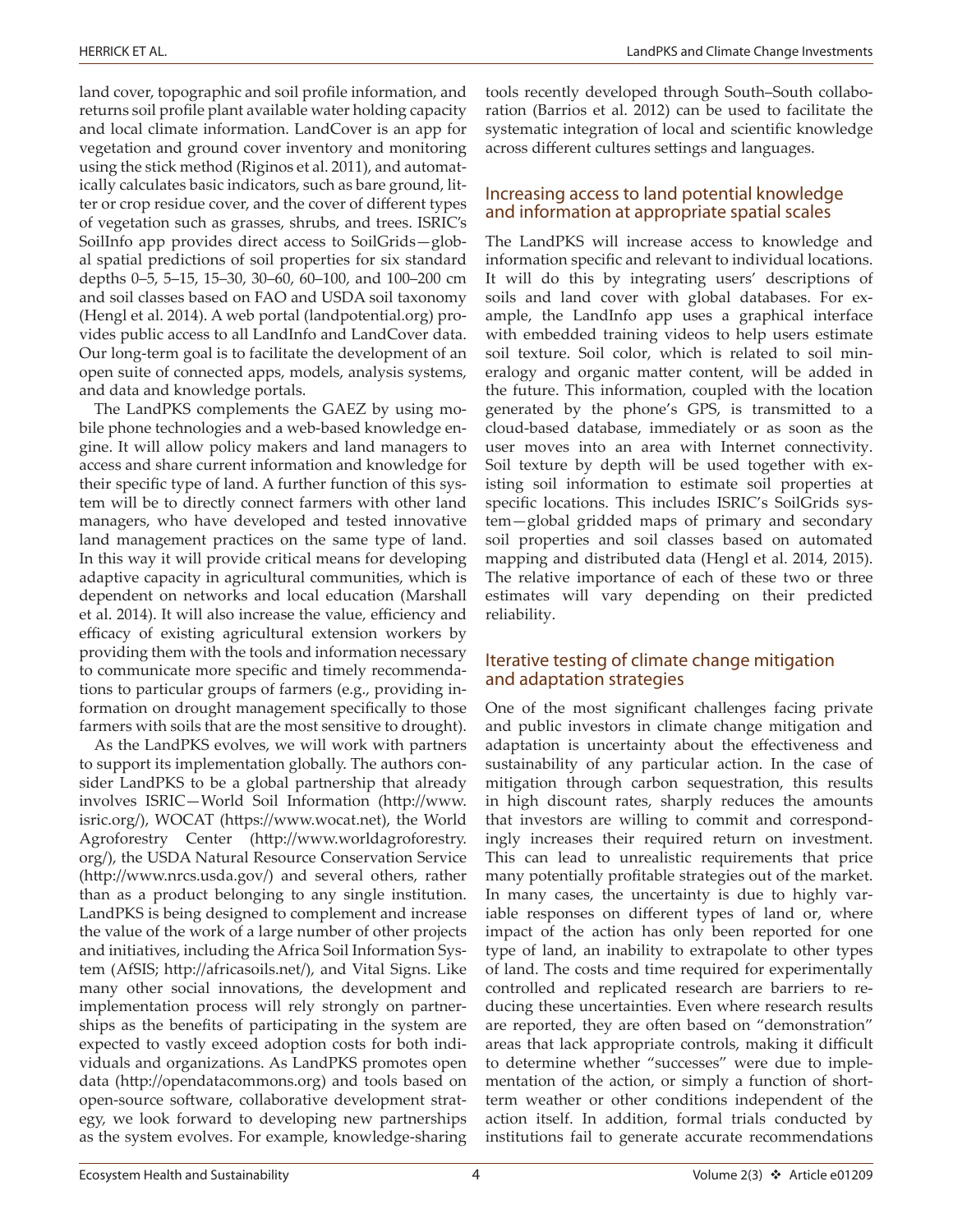at the fine resolution required by farm managers, and individual land users will still need to conduct their own tests.

Adaptation strategies face the same limitations, but the costs of consequent errors can be much more catastrophic. The failure of 100,000 farmers to sequester the predicted amount of carbon could have trivial mitigation impacts, while adoption of unsuccessful adaptation strategies can have regionally catastrophic social, economic and political impacts.

The LandPKS addresses these limitations in four ways. First, it allows for cost-effective, real-time, long-term (repeated observations) reporting of the results of field and iterative model tests of new strategies across a wide range of conditions. Second, it will help individuals with little or no soils background to select appropriate controls for these tests. Third, it empowers land managers to evaluate management options themselves, providing an additional information source to that coming from governments, scientific community and extension officers, thereby increasing the likelihood of adoption. Finally, future versions will allow comparisons to be made independently, *even where no formal control has been established*. This is possible because the databases generated by the LandPKS can be independently queried, for example, to identify areas with similar land potential where the proposed or promoted strategy has not yet been applied (a "control"). While there are clearly significant limitations to this approach associated with data quality, we believe that they can be at least partially overcome with data quantity: the number of replications can be increased at much lower cost than through traditional research approaches, and multiple sources of evidence can be accessed based on instantaneous access to all relevant knowledge and information, including modeled predictions, for a specific set of conditions. In summary, it will provide a range of options to facilitate both citizen science and its integration with more formal research initiatives.

#### Sharing climate change mitigation and adaptation strategies

One of the most promising future applications of a global LandPKS is the ability to rapidly share successful strategies with individuals *managing land with similar potential* to both sequester carbon (mitigation) and apply particular adaptation strategies. This capability will build on current knowledge systems, such as the World Overview of Conservation Approaches and Technologies (WOCAT; Fig. 1). Repositories for best-management practices like WOCAT are based on broad-scale classifications of the conditions under which these practices should be successful. As such, they are relatively static and require manual updating. The LandPKS will improve on these existing databases in two ways, both of which are critical for climate change adaptation as well as mitigation.

The first improvement of LandPKS relative to existing databases is that it will allow predictions to be made about the potential success of a strategy for a particular location based on site-specific conditions, using knowledge and information from sites with similar potential throughout the world. Similar algorithms are applied in JournalMap ([www.journalmap.org](http://www.journalmap.org); Karl et al. 2013) for scientific literature searches. This will allow the most relevant knowledge and information to be shared both locally and globally, in near-real time.

The second improvement is that it will allow the users to easily contribute their own knowledge and information to WOCAT and other knowledge bases, and allow this knowledge and information to be shared on a sitespecific basis. The general principles associated with the implementation of many land management technologies are relatively simple, but success or failure is often determined by the enabling environment (Coe et al. 2014) and site-specific modifications are very often required. The adoption of minimum tillage technologies is a classic example. While national adoption of this technique was a significant factor in contributing to a 40% reduction in U.S. cropland soil erosion between 1982 and 2007, local implementation was fraught with challenges as yields sometimes declined during the first few years following cessation of tillage. The steep learning curve associated with adoption of this and other technologies that reduce, or even reverse soil carbon losses could be expedited by directly connecting farmers through cell-phone-based networks that may also facilitate the creation of local faceto-face networks (Urama and Acheampong 2013). The third improvement is the ability for individual LandPKS users, subject to privacy limitations, to identify and contact individuals who have successfully (or unsuccessfully) implemented strategies on lands with similar potential.

In addition to improving on predictions provided by current knowledge bases and connecting land managers facing similar challenges and conditions, LandPKS will increase the quality of the information included in knowledge bases as it will allow predictions to be tested, including predictions about the causes of drought (Box 1).

Individuals who have provided information about a particular location can be contacted and queried several years later about plant and soil responses to management (see *Iterative testing of climate change mitigation and adaptation strategies*). The responses to these queries, together with independent remote sensing information, can be used to test these predictions.

# **Summary and Conclusions**

An understanding of land potential can be used to increase returns on investment in climate change mitigation and adaptation. Long-term land potential is one of the few variables that generally *cannot* be changed through investments in land management; therefore it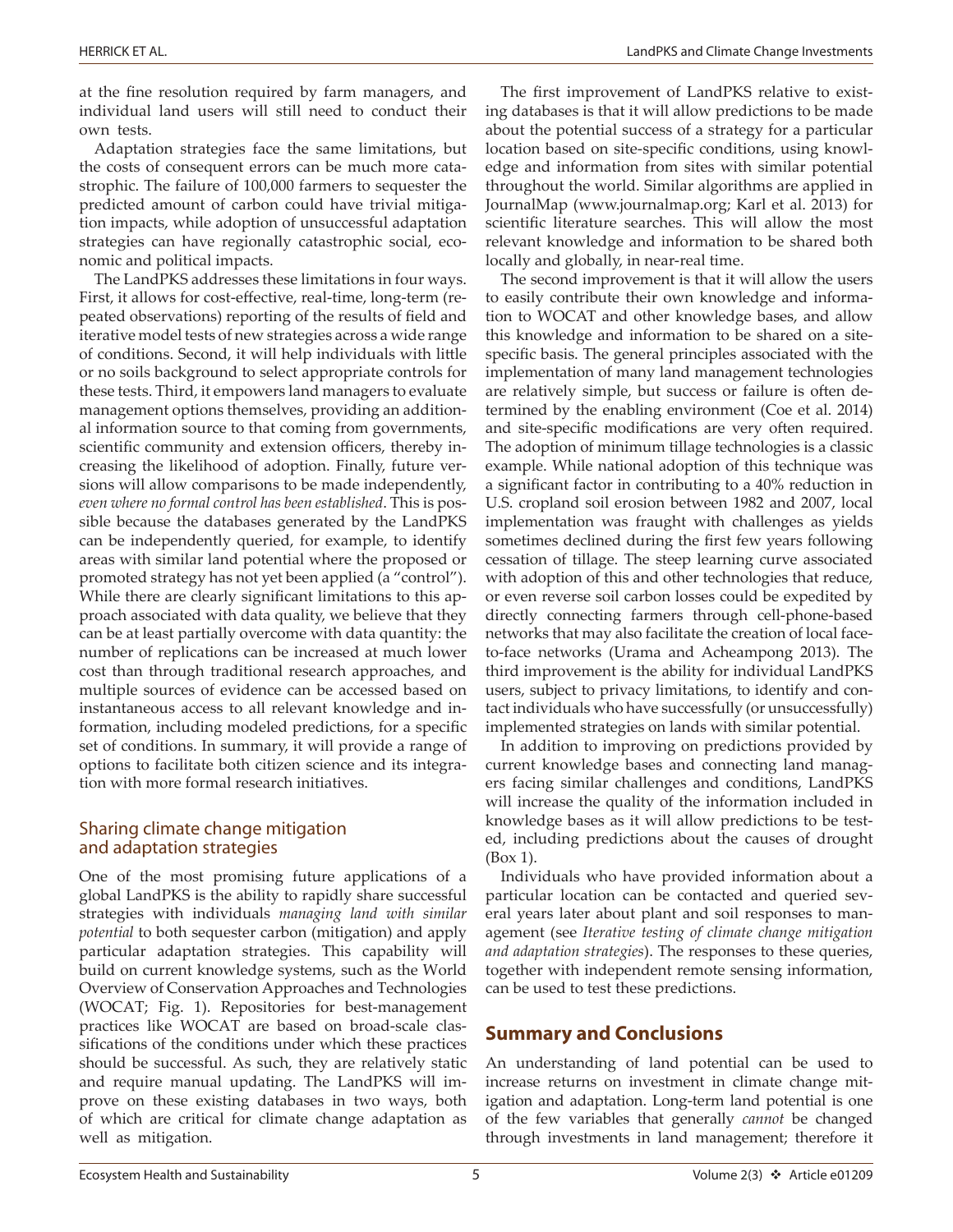#### **Box 1**

#### Using LandPKS to distinguish between meteorological and edaphic drought

An understanding of land potential, supported by the LandPKS, can help distinguish between different causes of drought stress in plants and support the application of appropriate and effect response strategies. There are three major causes of drought stress in plants: meteorological (weather), edaphic (soil), and biotic. Meteorological drought occurs when there is a significant decline in precipitation over a period of weeks to several decades. Edaphic (soil) drought occurs when soil degradation limits the amount of water that the soil can capture (infiltration) or hold (water holding capacity). Biotic drought occurs when water is available in the soil, but the plants cannot access it because they are too stressed due to insects, disease, or (for rangeland) overgrazing. The first two types of drought limit the amount of water that plants can take up through reduced soil water availability, while the third limits the ability of plants to take up available water through reduced root growth.

When drought conditions occur, it is critical to understand the underlying cause so as to develop and prioritize appropriate drought response strategies. Without this understanding, there is a risk that drought is attributed to meteorological conditions, when, in fact, water stress could be the result of land degradation. Such an error in attribution could lead to the abandonment of policies designed to reduce or reverse degradation without any reduction in the impacts of drought on food production or farmer livelihoods.

The linkage between land degradation and drought impacts make it even more important that the fundamental causes of drought conditions are fully understood. Land degradation and drought are related in three ways. (1) Degraded land experiences drought more often and more intensely due to edaphic (soil) drought. Even during years of normal precipitation, crops and rangeland on degraded land will show signs of drought stress due to reduced infiltration. (2) Land is more susceptible to degradation during drought for physical reasons: less plant production means that more of the soil is exposed to erosion. (3) Land is more susceptible to degradation during drought for socioeconomic reasons: during drought, people and their animals are more likely to take advantage of any growing plant, reducing its ability to grow roots to access water.

LandPKS technologies can help identify potential indicators of specific types of drought stress by documenting and analyzing specific soil properties (texture by depth), climate variables (average precipitation and its distribution), and ultimately deriving estimates of productivity, and land degradation risks for a deeper understanding of the land's potential. This improved understanding of long-term land-potential can help us better target future investments in appropriate mitigation and adaptation strategies, reducing the risk of poor and (sometimes) detrimental investment choices.

must be considered as a fundamental factor affecting their success. Finally, drought management strategies that recognize that some types of land are more resilient to drought than others can help save the land for the future and even promote recovery. LandPKS is one tool that can be used to increase our understanding of land potential, and to apply it to improve both climate change adaptation and mitigation activities. While we recognize that no single tool can function seamlessly to address all user needs across cultures and languages, we are committed to creating a suite of open land information applications that are as broadly relevant and usable as possible through active user involvement in the development process, and by using generic imagery instead of language wherever possible.

# **Acknowledgments**

Development of the LandPKS involves an incredibly large number of cooperating individuals and organizations, of which only a small fraction are represented in the author list. Primary support for LandPKS is currently provided by USAID. We are particularly grateful to our colleagues, including staff, at the USDA-ARS Research Unit at The Jornada and at the other institutions where we are based, and to members of the UNEP International Resource Panel for providing feedback on development of some of the concepts included in this document. SoilGrids have been developed thanks to a support from the Dutch Ministry of Foreign Affairs, and support from the Africa Soil Information Service (AfSIS) project, funded by the Bill and Melinda Gates foundation and the Alliance for a Green Revolution in Africa (AGRA). Finally, we thank Caitlin Holmes for her professional assistance with manuscript preparation and editing. The views expressed are those of the authors and for author #8 do not necessarily reflect an endorsement by the Department of State.

# **Literature Cited**

Barrios, E., H. L. C. Coutinho and C. A. B. Medeiros. 2012 InPaC-S: Participatory Knowledge Integration on Indicators of Soil Quality – Methodological Guide. ICRAF, Embrapa,